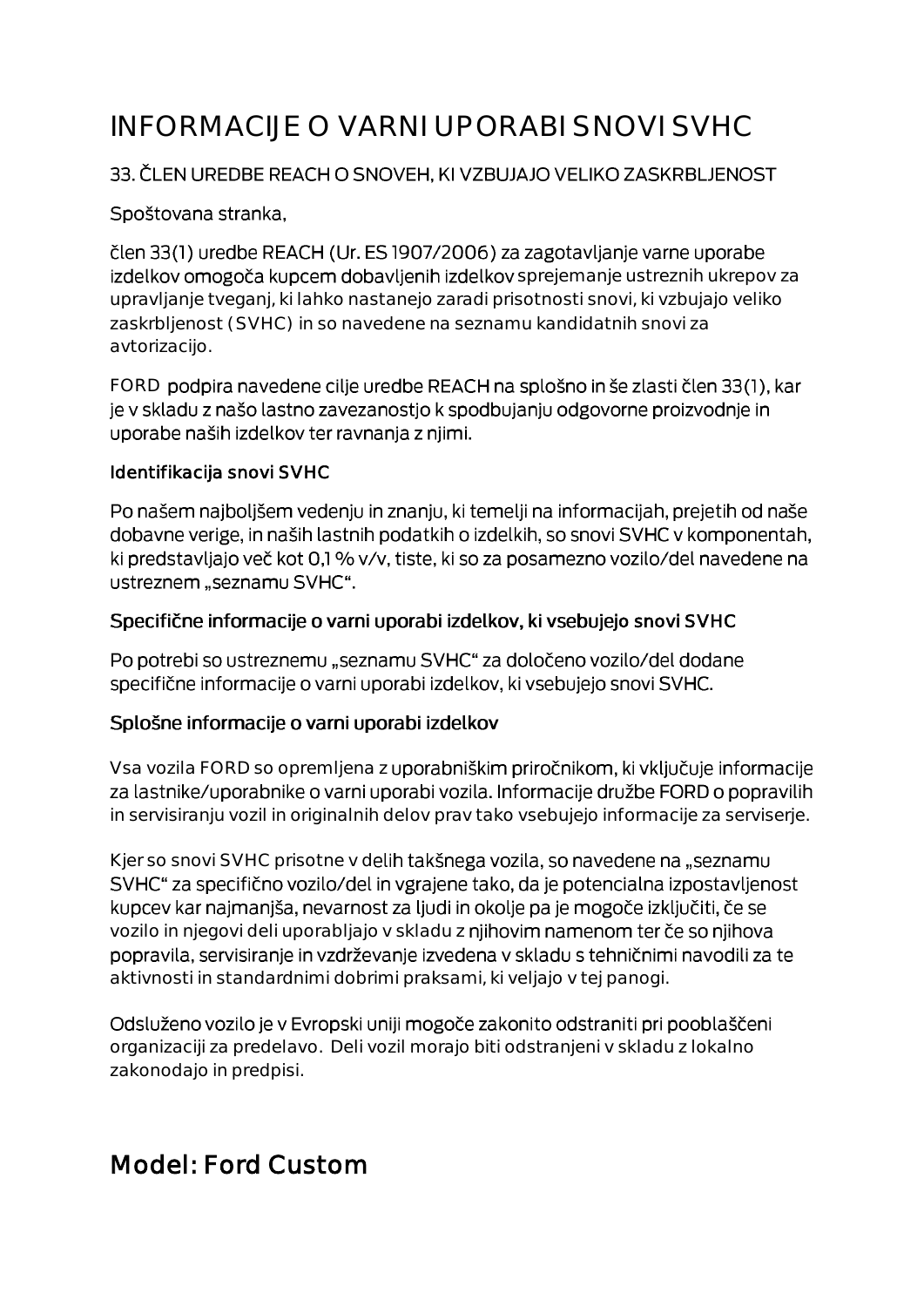### Seznam SVHC na podlagi seznama kandidatnih snovi ECHA, ki velja od 1. januar 2022

## Specifične informacije o varni uporabi izdelkov, ki vsebujejo snovi SVHC

Specifične informacije o varni uporabi niso potrebne - upoštevajte splošne informacije o varni uporabi izdelkov.

| <b>Commodity</b>                                                        | <b>REACH SVHCs</b>                                                              |
|-------------------------------------------------------------------------|---------------------------------------------------------------------------------|
| <b>A/C Compressor</b>                                                   | Diboron-trioxide[1303-86-2]                                                     |
|                                                                         | Lead[7439-92-1]                                                                 |
| A/C Lines, Receiver Drier and<br><b>Accumulator</b>                     | C,C'-azodi(formamide)[123-77-3]                                                 |
|                                                                         | Dodecamethylcyclohexasiloxane[540-97-6]                                         |
|                                                                         | Imidazolidine-2-thione[96-45-7]                                                 |
|                                                                         | Lead[7439-92-1]                                                                 |
| <b>Accessories</b>                                                      | C,C'-azodi(formamide)[123-77-3]                                                 |
|                                                                         | Lead[7439-92-1]                                                                 |
| <b>Active and Air Suspension</b>                                        | Lead[7439-92-1]                                                                 |
|                                                                         | Silicic acid, lead salt[11120-22-2]                                             |
| <b>Adaptive Cruise Control</b>                                          | Lead[7439-92-1]                                                                 |
| <b>AIS - Air Cleaner and Low</b><br><b>Pressure Ducts</b>               | Lead[7439-92-1]                                                                 |
| <b>AIS - High Pressure Ducts</b>                                        | Imidazolidine-2-thione[96-45-7]                                                 |
| <b>Alternator</b>                                                       | Lead[7439-92-1]                                                                 |
| Antenna                                                                 | Lead[7439-92-1]                                                                 |
| Appliques (Pillar, Decklid,<br>Roof)                                    | Lead[7439-92-1]                                                                 |
| <b>Audio and Navigation Head</b><br><b>Units</b>                        | Lead[7439-92-1]                                                                 |
| <b>Badges</b>                                                           | 1,3,5-Tris(oxiranylmethyl)-1,3,5-triazine-2,4,6(1H,3H,5H)-<br>trione[2451-62-9] |
|                                                                         | Tris(nonylphenyl)phosphite[26523-78-4]                                          |
| <b>Battery</b>                                                          | Lead[7439-92-1]                                                                 |
| <b>Body Side InteriorTrim (Hard</b><br>Trim)                            | C,C'-azodi(formamide)[123-77-3]                                                 |
| <b>Body Structure - Die-Cut</b><br><b>Sealers</b>                       | 2-(2H-Benzotriazol-2-yl)-4,6-ditertpentylphenol[25973-55-1]                     |
|                                                                         | Dicyclohexyl-phthalate[84-61-7]                                                 |
| <b>Body Structure - Floor Pan -</b><br><b>Front Floor and Side Sill</b> | 2-(2H-Benzotriazol-2-yl)-4,6-ditertpentylphenol[25973-55-1]                     |
|                                                                         | Boric acid[10043-35-3]                                                          |
|                                                                         | Lead[7439-92-1]                                                                 |
| <b>Body Structure - Floor Pan -</b><br><b>Rear Floor</b>                | Lead[7439-92-1]                                                                 |
| <b>Body Structure - Front End</b><br><b>Structure</b>                   | Cobalt sulphate[10124-43-3]                                                     |
| <b>Body Structure - Hood</b><br><b>Assembly (incl Hinge/Supt)</b>       | 2-(2H-Benzotriazol-2-yl)-4,6-ditertpentylphenol[25973-55-1]                     |
| <b>Body Structure - Pick-up Box</b><br>(incl Tailgate/Hinge)            | Lead[7439-92-1]                                                                 |
| <b>Brake - Parking</b>                                                  | Lead[7439-92-1]                                                                 |
| <b>Brake Actuation</b>                                                  | Imidazolidine-2-thione[96-45-7]                                                 |
|                                                                         | Lead[7439-92-1]                                                                 |
| <b>Brake Tubes and Hoses</b>                                            | Imidazolidine-2-thione[96-45-7]                                                 |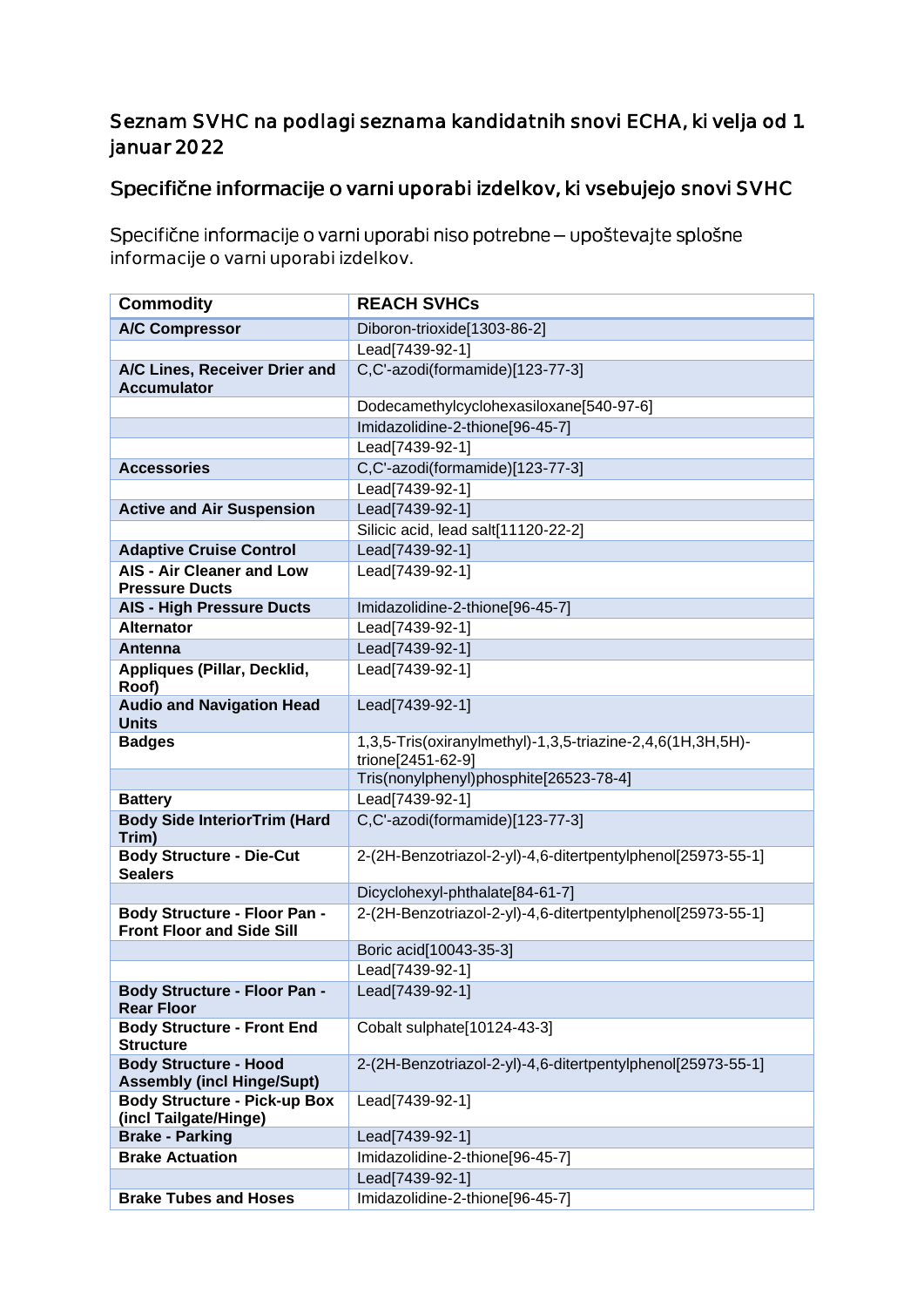|                                                                      | Lead[7439-92-1]                                                          |
|----------------------------------------------------------------------|--------------------------------------------------------------------------|
| <b>Brakes - Caliper &amp; Anchor</b>                                 | Lead[7439-92-1]                                                          |
| <b>Brkt Assy (Front, Rear)</b>                                       |                                                                          |
| <b>Bulk Materials (PMT100)</b>                                       | 1-Methyl-2-pyrrolidone[872-50-4]                                         |
| <b>Bulk Materials (PMT200)</b>                                       | Tris(nonylphenyl)phosphite[26523-78-4]                                   |
| <b>Clutch / DMF (Dual Mass</b>                                       | Lead[7439-92-1]                                                          |
| Flywheel)                                                            |                                                                          |
| <b>Combined Sensing Module</b><br><b>Cooling Hoses &amp; Bottles</b> | Lead[7439-92-1]                                                          |
|                                                                      | C,C'-azodi(formamide)[123-77-3]<br>Lead[7439-92-1]                       |
| <b>Door Handles</b>                                                  | Lead[7439-92-1]                                                          |
| <b>EDS Wiring Assembly &amp;</b>                                     | 1,6,7,8,9,14,15,16,17,17,18,18-                                          |
| <b>Components</b>                                                    | Dodecachloropentacyclo[12.2.1.16,9.02,13.05,10]octadeca-7,15-            |
|                                                                      | diene[13560-89-9]                                                        |
|                                                                      | Diboron-trioxide[1303-86-2]                                              |
|                                                                      | Lead[7439-92-1]                                                          |
| <b>Electrified Drivetrain</b>                                        | Lead[7439-92-1]                                                          |
| <b>Electro/Mechanical Devices</b>                                    | Lead[7439-92-1]                                                          |
| <b>Electro/Mechanical Devices -</b>                                  | Lead[7439-92-1]                                                          |
| <b>Reception</b>                                                     |                                                                          |
| <b>Electro/Mechanical Devices -</b>                                  | Lead[7439-92-1]                                                          |
| <b>Security</b>                                                      |                                                                          |
| <b>Electronic Control Panel and</b><br><b>CCH</b>                    | Lead[7439-92-1]                                                          |
|                                                                      | N,N-Dimethylacetamide[127-19-5]                                          |
| <b>Electronic Modules - Displays</b>                                 | 2-(2H-Benzotriazol-2-yl)-4,6-ditertpentylphenol[25973-55-1]              |
|                                                                      | Lead[7439-92-1]                                                          |
| <b>Electronic Modules -</b>                                          | Lead[7439-92-1]                                                          |
| Headlamp                                                             |                                                                          |
| <b>Electronic Modules -</b>                                          | Lead[7439-92-1]                                                          |
| <b>Navigation</b>                                                    |                                                                          |
| <b>Electronic Modules - SYNC</b>                                     | 2-Methylimidazole[693-98-1]                                              |
|                                                                      | Lead[7439-92-1]                                                          |
| <b>Engine Compartment Trim</b>                                       | Phenol, dimethyl-, phosphate (3:1)[25155-23-1]                           |
| <b>Engine Water Pumps</b>                                            | Lead[7439-92-1]                                                          |
| <b>Evaporator and Blower</b><br><b>Assemby (HVAC Module)</b>         | Decamethylcyclopentasiloxane[541-02-6]                                   |
|                                                                      | Lead[7439-92-1]                                                          |
| <b>Exhaust Hot End (Catalytic</b>                                    | Diboron-trioxide[1303-86-2]                                              |
| Convertor)                                                           |                                                                          |
| <b>FEAD</b>                                                          | Lead[7439-92-1]                                                          |
| <b>Fixed Glass</b>                                                   | Lead[7439-92-1]                                                          |
| <b>Fuel Door</b>                                                     | Lead[7439-92-1]                                                          |
| <b>Fuel Injection</b>                                                | Lead[7439-92-1]                                                          |
| <b>Fuel Lines</b>                                                    | Lead[7439-92-1]                                                          |
| <b>Fuel Tanks</b>                                                    | C,C'-azodi(formamide)[123-77-3]                                          |
|                                                                      | Lead[7439-92-1]                                                          |
| <b>GOR and Radiator Support</b>                                      | Boric acid[10043-35-3]                                                   |
| <b>Headlamp / Side Marker</b>                                        | 6,6'-Di-tert-butyl-2,2'-methylenedi-p-cresol[119-47-1]                   |
| <b>Headliner / Sunvisor</b>                                          | Lead[7439-92-1]                                                          |
| <b>Hydraulic Distribution</b>                                        | Lead[7439-92-1]                                                          |
| I/S Mirror                                                           | Lead[7439-92-1]                                                          |
| <b>Instrument Cluster</b>                                            | 2-Methyl-1-(4-methylthiophenyl)-2-morpholinopropan-1-<br>one[71868-10-5] |
|                                                                      | Boric acid[10043-35-3]                                                   |
|                                                                      | Lead[7439-92-1]                                                          |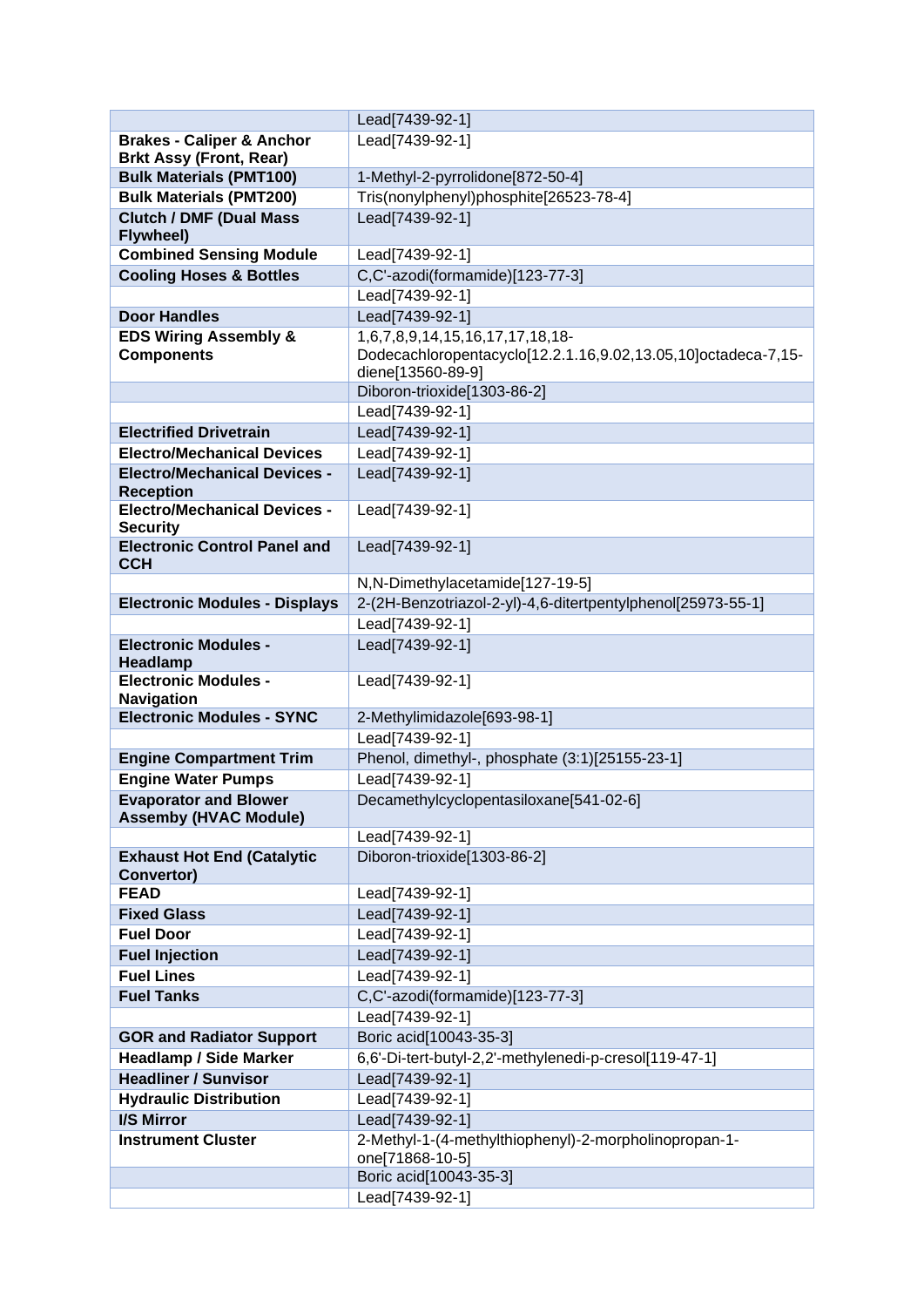| <b>Interior Lighting</b>                                      | 4,4'-Isopropylidenediphenol[80-05-7]                                            |
|---------------------------------------------------------------|---------------------------------------------------------------------------------|
|                                                               | Lead[7439-92-1]                                                                 |
| <b>IP Finish Panels/Registers</b>                             | 2,4-Di-tert-butyl-6-(5-chlorobenzotriazol-2-yl)phenol[3864-99-1]                |
|                                                               | Lead[7439-92-1]                                                                 |
| Knuckle (Front, Rear)                                         | Boric acid[10043-35-3]                                                          |
|                                                               | Imidazolidine-2-thione[96-45-7]                                                 |
| <b>Labels</b>                                                 | Lead[7439-92-1]                                                                 |
| Latches - Hood, Decklid and<br><b>Liftgate Latches</b>        | Lead[7439-92-1]                                                                 |
| <b>Latches - Side Door/Latch</b>                              | Lead[7439-92-1]                                                                 |
| <b>Mini Module</b>                                            |                                                                                 |
|                                                               | Nonoxinol[9016-45-9]                                                            |
| <b>Locks</b>                                                  | 1-Methyl-2-pyrrolidone[872-50-4]                                                |
|                                                               | C,C'-azodi(formamide)[123-77-3]                                                 |
|                                                               | Hexahydromethylphthalic-anhydride[25550-51-0]                                   |
|                                                               | Lead[7439-92-1]                                                                 |
| <b>Luggage and Interior Cargo</b><br><b>Management/Covers</b> | 2-(2H-Benzotriazol-2-yl)-4,6-ditertpentylphenol[25973-55-1]                     |
|                                                               | 6,6'-Di-tert-butyl-2,2'-methylenedi-p-cresol[119-47-1]                          |
|                                                               | Lead[7439-92-1]                                                                 |
| <b>Mirrors</b>                                                | 4,4'-Isopropylidenediphenol[80-05-7]                                            |
|                                                               | Lead[7439-92-1]                                                                 |
| <b>Park Assist</b><br><b>PATS Transceiver</b>                 | Lead[7439-92-1]                                                                 |
|                                                               | Lead[7439-92-1]                                                                 |
| <b>Pedal Box</b>                                              | 2-Benzyl-2-dimethylamino-4-morpholinobutyrophenone[119313-<br>$12 - 11$         |
| <b>Pedestrian Alert System</b><br>(PAS)                       | N,N-Dimethylacetamide[127-19-5]                                                 |
| <b>Powertrain Control Module</b><br>(PCM/EEC/ ECM)            | 4,4'-Isopropylidenediphenol[80-05-7]                                            |
|                                                               | Lead[7439-92-1]                                                                 |
| <b>PT Mounts</b>                                              | Lead[7439-92-1]                                                                 |
| <b>PT Sensors</b>                                             | Lead[7439-92-1]                                                                 |
|                                                               | Octamethylcyclotetrasiloxane[556-67-2]                                          |
| <b>Rain and Daylight Sensor</b>                               | 1,3,5-Tris(oxiranylmethyl)-1,3,5-triazine-2,4,6(1H,3H,5H)-<br>trione[2451-62-9] |
|                                                               | Lead[7439-92-1]                                                                 |
| <b>Restraint Electronics</b>                                  | Lead[7439-92-1]                                                                 |
| <b>Seat Belts (Front and Rear)</b>                            | Lead[7439-92-1]                                                                 |
| Seats - Foam - Cut and Sew                                    | C,C'-azodi(formamide)[123-77-3]                                                 |
|                                                               | Lead[7439-92-1]                                                                 |
|                                                               | Methyloxirane[75-56-9]                                                          |
| Seats - JIT                                                   | C,C'-azodi(formamide)[123-77-3]                                                 |
|                                                               | Lead[7439-92-1]                                                                 |
| <b>Seats - Structures</b>                                     | C,C'-azodi(formamide)[123-77-3]                                                 |
| <b>Shifter Cables/Brackets -</b>                              | Lead[7439-92-1]<br>C,C'-azodi(formamide)[123-77-3]                              |
| Auto                                                          |                                                                                 |
|                                                               | Lead[7439-92-1]                                                                 |
| <b>Shock Absorbers</b>                                        | Diboron-trioxide[1303-86-2]                                                     |
| <b>Side and Rear Vision (BLIS)</b>                            | Lead[7439-92-1]                                                                 |
| <b>Smart Data Link Module</b>                                 | Lead[7439-92-1]                                                                 |
| <b>Smart Junction Box &amp; Body</b>                          | Lead[7439-92-1]                                                                 |
| <b>Control Module (SPDJB)</b>                                 |                                                                                 |
| <b>Spare Wheel Winch</b>                                      | Lead[7439-92-1]                                                                 |